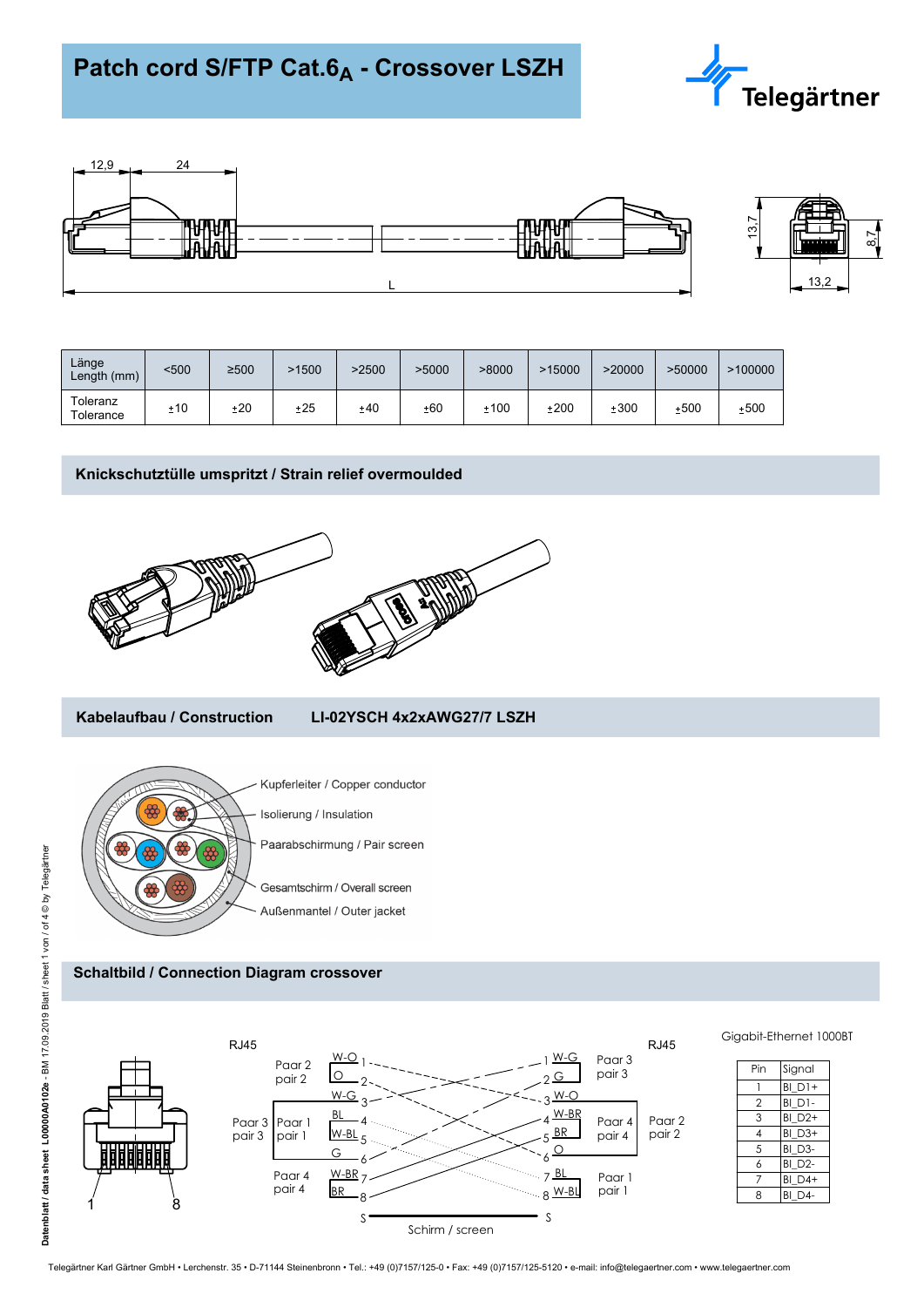

#### **Verpackung / Packing**

1 Stück im PE-Beutel mit Etikett. Umverpackung für Kabel ≤ 7,5 m: Karton 385 mm x 285 mm x 192 mm (Außenmaße). Umverpackung für Kabel > 7,5 m: Karton 380 mm x 275 mm x 295 mm (Außenmaße). Umverpackungsmenge differiert je nach Kabellänge.

1 piece in PE bag with label. Outer packing for cables  $\leq 7.5$  m: carton 385 mm x 285 mm x 192 mm (outside dimensions). Outer packing for cables > 7,5 m: carton 380 mm x 275 mm x 295 mm (outside dimensions). Outer packing unit differs according to cable length.

## **TG-Nummer und EAN-Nummer / TG P/N and EAN number**

| (mm)  | Kabelmantel grau / cable jacket grey<br><b>RAL 7035</b><br>Tülle gelb / strain relief yellow<br><b>RAL 1018</b> | Verpackungseinheit<br>pro Karton<br>packing unit per box<br><b>Stück / Pieces</b> |
|-------|-----------------------------------------------------------------------------------------------------------------|-----------------------------------------------------------------------------------|
| 500   | L00000A0102<br>4018359298937                                                                                    | 130                                                                               |
| 1000  | L00000A0103<br>4018359298944                                                                                    | 80                                                                                |
| 2000  | L00001A0099<br>4018359298951                                                                                    | 55                                                                                |
| 3000  | L00002A0120<br>4018359298968                                                                                    | 40                                                                                |
| 5000  | L00003A0067<br>4018359298975                                                                                    | 25                                                                                |
| 7500  | L00004A0064<br>4018359298982                                                                                    | 18                                                                                |
| 10000 | L00005A0035<br>4018359298999                                                                                    | 20                                                                                |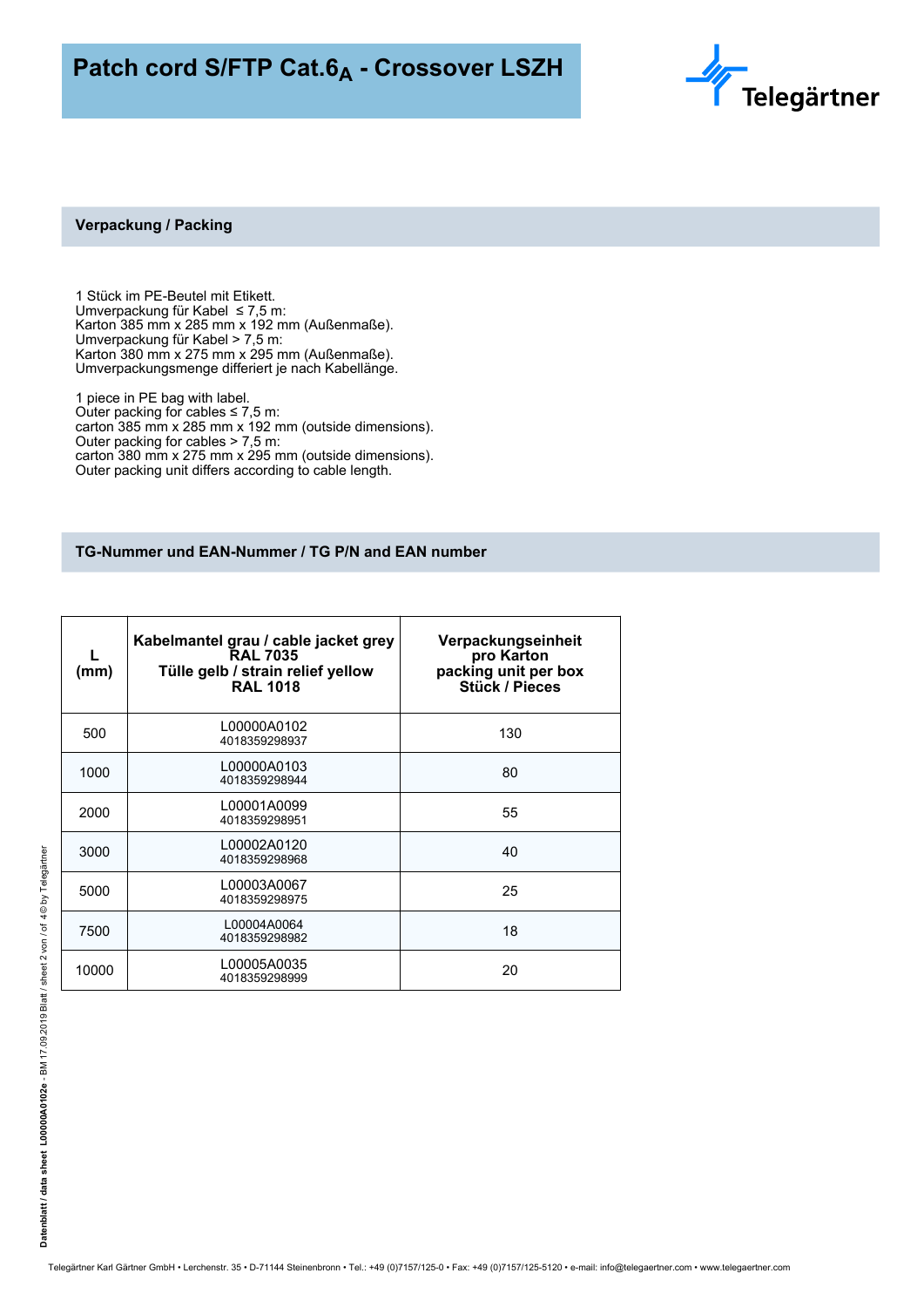

| <b>Technische Daten / Technical Data</b> |                                                                                                                                                                                                     |                                   |  |  |  |
|------------------------------------------|-----------------------------------------------------------------------------------------------------------------------------------------------------------------------------------------------------|-----------------------------------|--|--|--|
| Steckverbinder-Norm                      | IEC 60603-7-51                                                                                                                                                                                      | <b>Connector standard</b>         |  |  |  |
| Kabelspezifikation siehe                 | L02002A0061                                                                                                                                                                                         | <b>Cable specifications see</b>   |  |  |  |
| <b>Mechanische Eigenschaften</b>         |                                                                                                                                                                                                     | <b>Mechanical Characteristics</b> |  |  |  |
| <b>Steckkraft</b>                        | $<$ 30N                                                                                                                                                                                             | Insertion force                   |  |  |  |
| Lebensdauer (Steckzyklen)                | > 750                                                                                                                                                                                               | Durability (mating cycles)        |  |  |  |
| Werkstoffe                               |                                                                                                                                                                                                     | <b>Materials</b>                  |  |  |  |
| Steckergehäuse                           | PC UL94 V0 glasklar / crystal clear                                                                                                                                                                 | Connector housing                 |  |  |  |
| Kontaktoberfläche                        | Au über / over Ni                                                                                                                                                                                   | Contact finish                    |  |  |  |
| Schirmblech                              | Messing vernickelt / brass nickel plated                                                                                                                                                            | Shield                            |  |  |  |
| Knickschutztülle                         | PVC UL94 V0                                                                                                                                                                                         | Strain relief                     |  |  |  |
| Außenmantel                              | <b>LSZH</b>                                                                                                                                                                                         | Outer jacket                      |  |  |  |
| Kabeldurchmesser                         | 5,8 mm $\pm$ 0,2 mm (0.228 in. $\pm$ 0.008 in.)                                                                                                                                                     | Cable outer diameter              |  |  |  |
| Kabelaufschrift                          | Telegärtner S/FTP 4x2xAWG27/7 Cat.7 LSZH<br>PATČH CABLE E344985 AA c(UL)∪s CM<br>IEC 60332-1 "production batch no.<br>'sequential length in meters" $\bm{\zeta} \bm{\epsilon}$ $\Join$ $\bm{\zeta}$ | Cable marking                     |  |  |  |
| Farbe der Kabelaufschrift                | blau / blue                                                                                                                                                                                         | Colour of cable marking           |  |  |  |
| Richtlinie 2011/65/EU (RoHS)             | RoHS-konform / RoHS compliant                                                                                                                                                                       | Directive 2011/65/EU (RoHS)       |  |  |  |
| Umweltanforderungen                      |                                                                                                                                                                                                     | <b>Environment Requirements</b>   |  |  |  |
| <b>Schutz vor Eindringen</b>             |                                                                                                                                                                                                     | <b>Protection against ingress</b> |  |  |  |
| Eindringen von Teilchen                  | IP <sub>2X</sub>                                                                                                                                                                                    | Particulate ingress               |  |  |  |
| Wasser / Untertauchen                    | IPX <sub>0</sub>                                                                                                                                                                                    | Water / Immersion                 |  |  |  |
| Klimatisch und chemisch                  |                                                                                                                                                                                                     | <b>Climatical and chemical</b>    |  |  |  |
| Umgebungstemperatur                      | -40 $^{\circ}$ C bis / to +75 $^{\circ}$ C                                                                                                                                                          | Ambient temperature               |  |  |  |